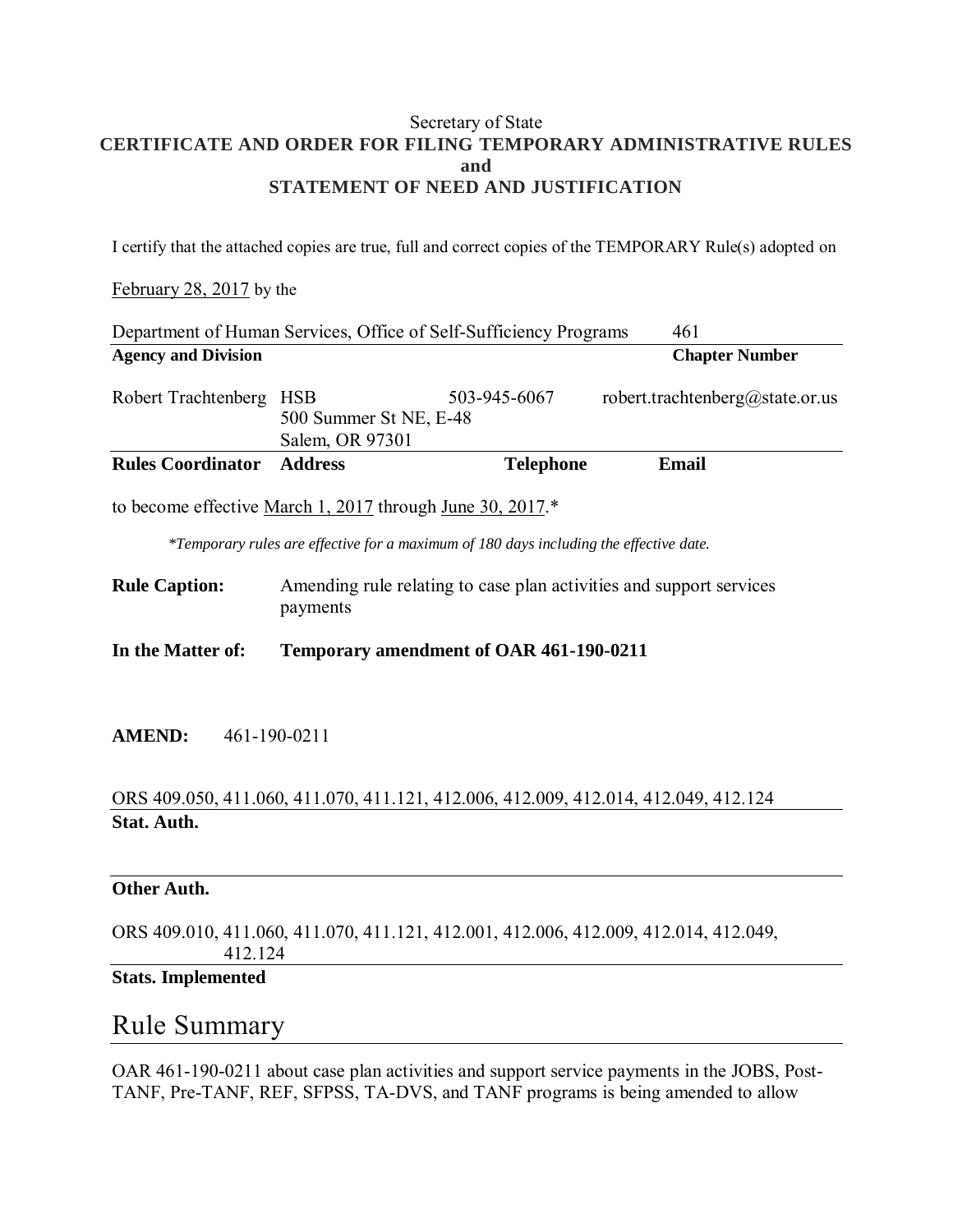(until June 30, 2017) support services payments necessary to obtain or maintain safe stable housing for participants experiencing or at risk of domestic violence. Total payments may not to exceed \$800 during a 90-day period. This rule is also being amended to allow JOBS-exempt individuals who are in a Domestic Violence Intervention activity to receive support services; allow JOBS support services for Domestic Violence Intervention activities; and amend housing and utilities payments allowances. These amendments support families with the added stress and complication of current domestic violence or the risk of domestic violence in the aftermath of severe and unusual winter storm conditions.

The rule text showing proposed changes is available at [http://www.dhs.state.or.us/policy/selfsufficiency/ar\\_temporary.htm.](http://www.dhs.state.or.us/policy/selfsufficiency/ar_temporary.htm)

# Need for the Rules

OAR 461-190-0211 needs to be amended because severe and unusual winter storm conditions have created additional hardships preventing some families from meeting basic housing needs during this season. During this same time, heating costs have also drastically increased due to winter storm conditions. While basic housing expenses have increased, severe winter storm conditions have closed or reduced operation hours of many Oregon businesses. The combination of increased housing and utility cost with loss of income have put many of Oregon's low-income families at further risk of unstable or loss of housing. A subset of our population are those families with the added stress and complication of current or risk of domestic violence. Current agency resources provided under the TADVS program are often not sufficient to meet housing needs. To provide additional support and resources to families surviving or at risk of additional domestic violence the support service rule is being amended allow support services payments necessary to obtain or maintain safe stable housing for participants experiencing or at risk of domestic violence. Total payments may not to exceed \$800 during a 90-day period. This rule is also being amended to allow JOBS-exempt individuals who are in a Domestic Violence Intervention activity to receive support services; allow JOBS support services for Domestic Violence Intervention activities; and amend housing and utilities payments allowances. These payments are subject to the participants having a Domestic Violence JOBS plan and the depletion of all funds available in the standard TADVS payment allowance of \$1,200.

# Documents Relied Upon

None

# Justification of Temporary Rules

The Department finds that failure to act promptly by amending OAR 461-190-0211 will result in serious prejudice to the public interest, the Department, and families at risk of domestic violence. Severe and unusual winter storm conditions have created additional hardships preventing some families from meeting basic housing needs during this season. During this same time, heating costs have also drastically increased due to winter storm conditions. While basic housing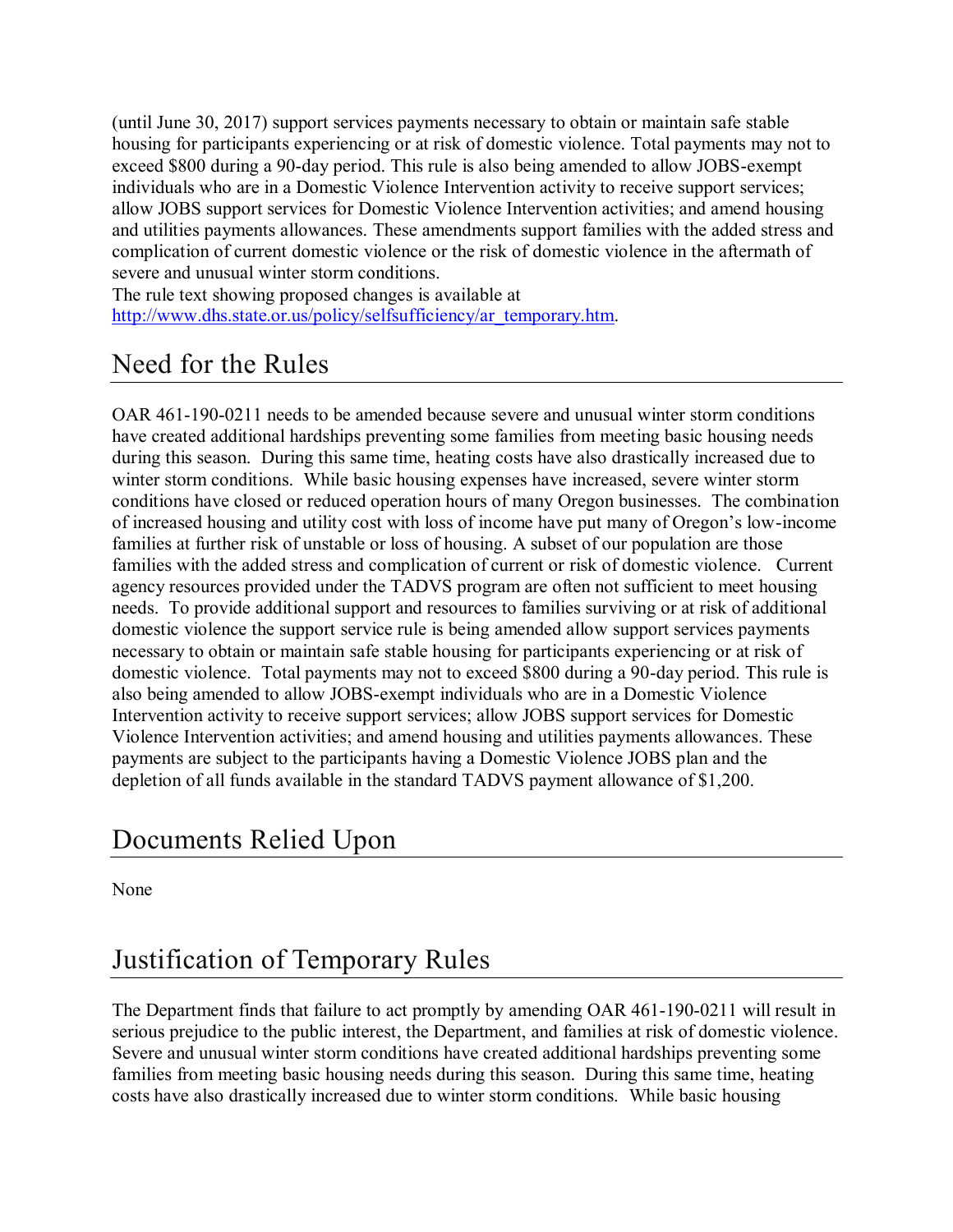expenses have increased, severe winter storm conditions have closed or reduced operation hours of many Oregon businesses. The combination of increased housing and utility cost with loss of income have put many of Oregon's low-income families at further risk of unstable or loss of housing. A subset of our population are those families with the added stress and complication of current or risk of domestic violence. The Department needs to proceed by temporary rule because the benefits in this rule change needed immediately by these families.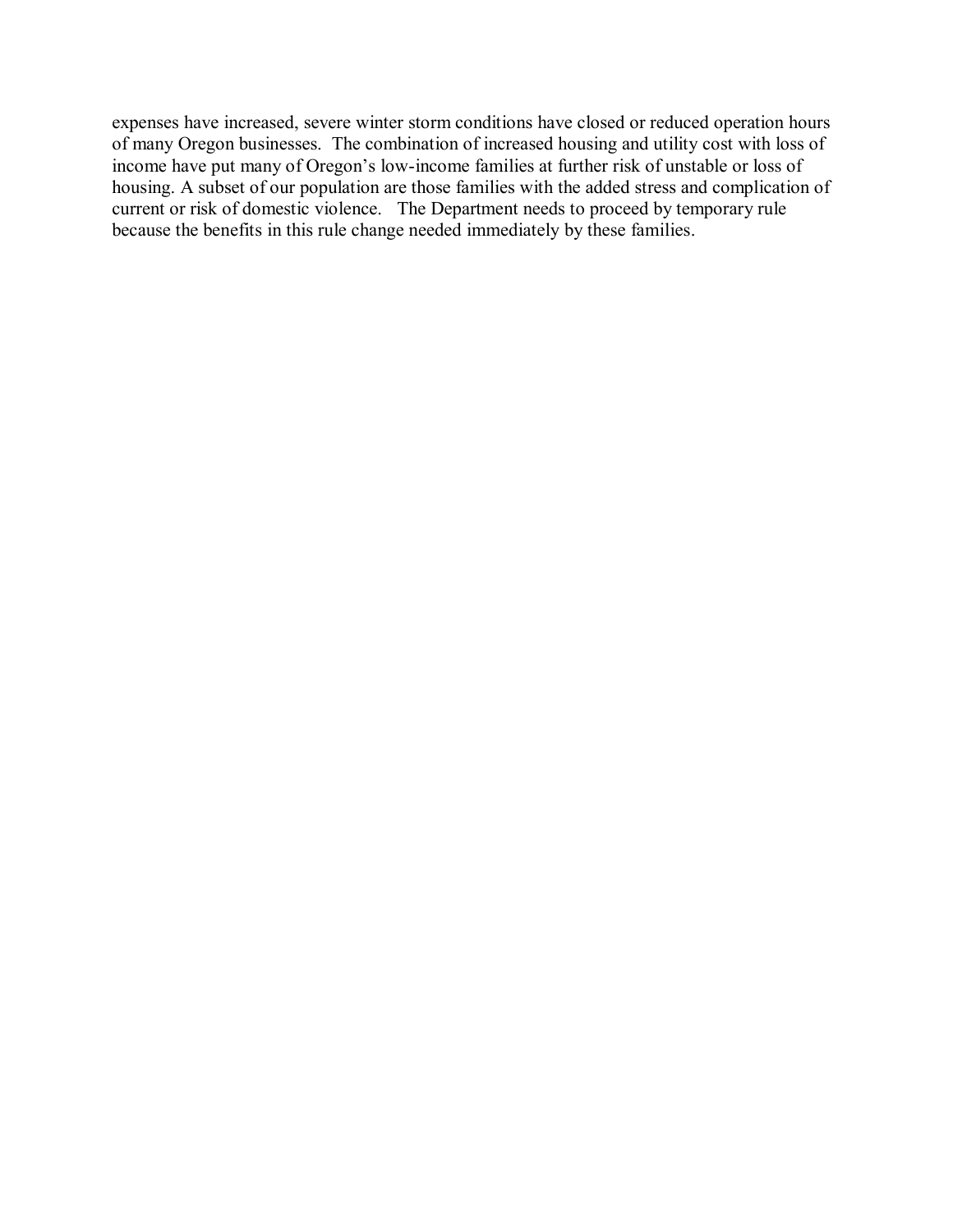461-190-0211 Eff. 7-1-16 Temporary Effective - 3-01-17 to 6-30-17

Case Plan Activities and Standards for Support Service Payments; JOBS, Post-TANF, Pre-TANF, REF, SFPSS, TA-DVS, TANF

In the JOBS, Post-TANF, Pre-TANF, REF, SFPSS, TA-DVS, and TANF programs, notwithstanding any other administrative rule in chapter 461 and subject to the limitations of state funding, the following special provisions apply:

- (1) Participation in an *activity* (see OAR 461-001-0025) is available to the following individuals:
	- (a) An individual who is an adult parent, needy *caretaker relative* (see OAR 461- 001-0000), or *teen parent* (see OAR 461-001-0000) receiving TANF who is not otherwise *exempt* (see OAR 461-130-0305) and in accordance with participation requirements in OAR 461-130-0310.
	- (b) An individual who is an applicant or recipient in the Pre-TANF, Post-TANF, or SFPSS program.
	- (c) Subject to local services and budget, an individual who is *exempt* from JOBS requirements as a one-parent household with a *dependent child* (see OAR 461- 001-0000) under six months of age and has approved activities as specified in the individual's *case plan* (see OAR 461-001-0025).
	- (d) Subject to local services and budget, an individual who is *exempt* from JOBS requirements and actively engaged in Domestic Violence Intervention activities.
	- $(d_{\mathcal{E}})$  An individual who has gone over-income for the TANF program due to earnings and needs to increase *activity* hours to meet Post-TANF *federally required participation rates* (see OAR 461-001-0025).
	- $(e_i)$  An individual who has become over-income for the TANF program due to earnings in an *on-the-job training* (see OAR 461-001-0000) *activity* is eligible to receive *support services* (see OAR 461-001-0025) for no more than three months, unless circumstances unique to the situation are identified and warrant the Department to approve a limited number of additional months. Eligibility for *support services* under this subsection is only permitted while the individual continues to participate in the *on-the-job training activity*.
- (2) For eligible individuals, subject to the requirements and limitations in sections (1), (5), (6), and (7) of this rule, the following activities are available, and include *support services* payments if needed:
	- (a) *Job search* (see OAR 461-001-0025).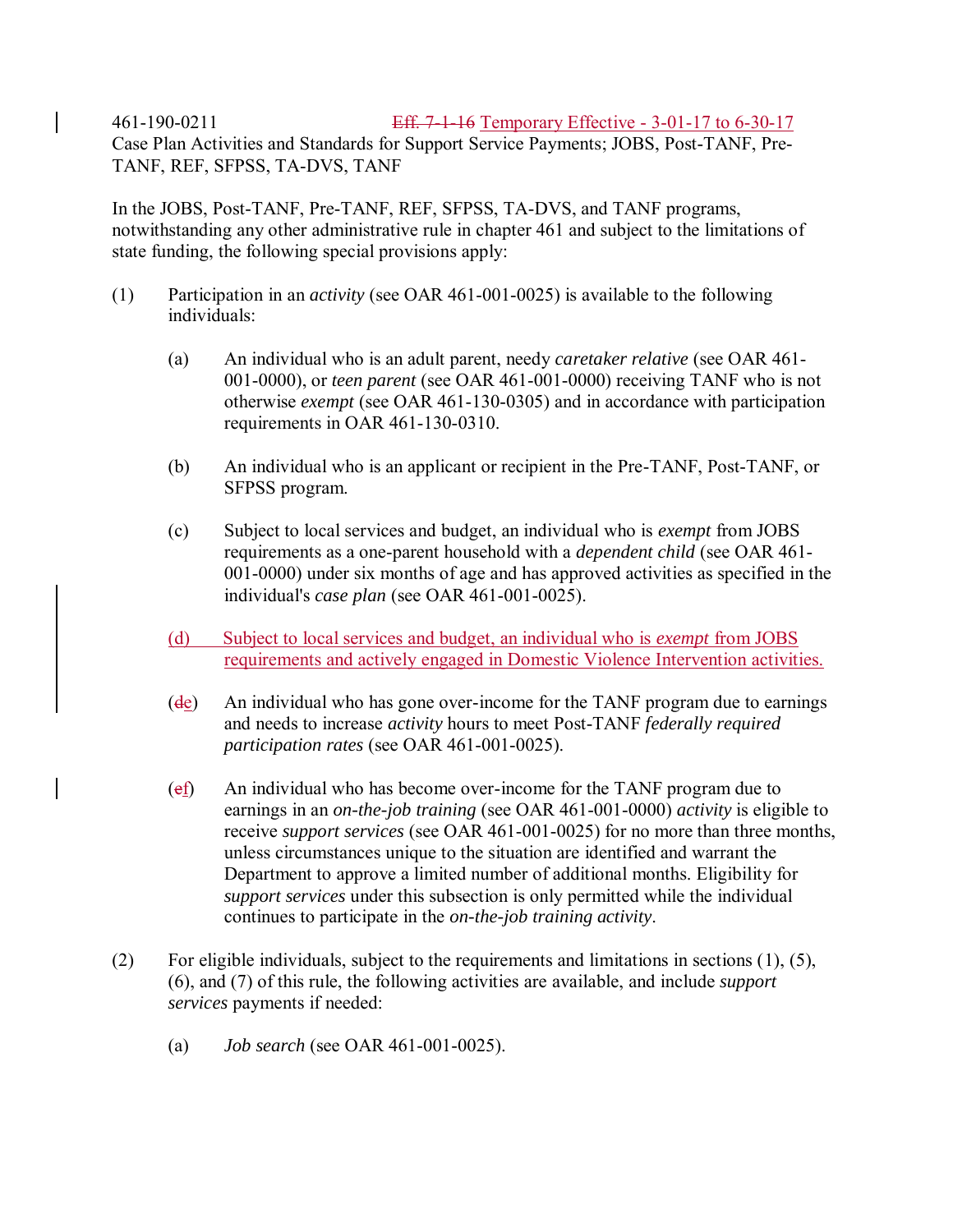- (b) *JOBS Plus* (see OAR 461-001-0025 and OAR 461-101-0010) is limited to six months per individual, unless circumstances unique to the employment situation are identified and warrant the Department to approve a limited number of additional months.
- (c) *Work experience* (see OAR 461-001-0025).
- (d) *Supported work* (see OAR 461-001-0025).
- (e) *High School or GED Completion Attendance* (see OAR 461-001-0025).
- (f) *Parents as Scholars* (see OAR 461-001-0025).
- (g) Limited *family stability* (see OAR 461-001-0000) *activity*.
	- (A) *Drug and alcohol services* (see OAR 461-001-0025).
	- (B) *Mental health services* (see OAR 461-001-0025).
	- (C) Attending medical appointments or services.
	- (D) *Rehabilitation activities* (see OAR 461-001-0025).
	- (E) *Crisis Intervention* (see OAR 461-001-0025).
	- (F) SSI application process.
	- (G) Domestic Violence Intervention
- (h) *Vocational training* (see OAR 461-001-0025).
- (i) *Life skills* (see OAR 461-001-0025).
- (j) *On-the-job training*.
- (k) Unsubsidized employment (work).
- (L) *Adult Basic Education* (see OAR 461-001-0025).
- (m) *Job skills training* (see OAR 461-001-0025).
- (n) *Self-initiated training* (see OAR 461-001-0025).
- (3) The following activities do not include *support services* payments:
	- (a) Domestic Violence Intervention.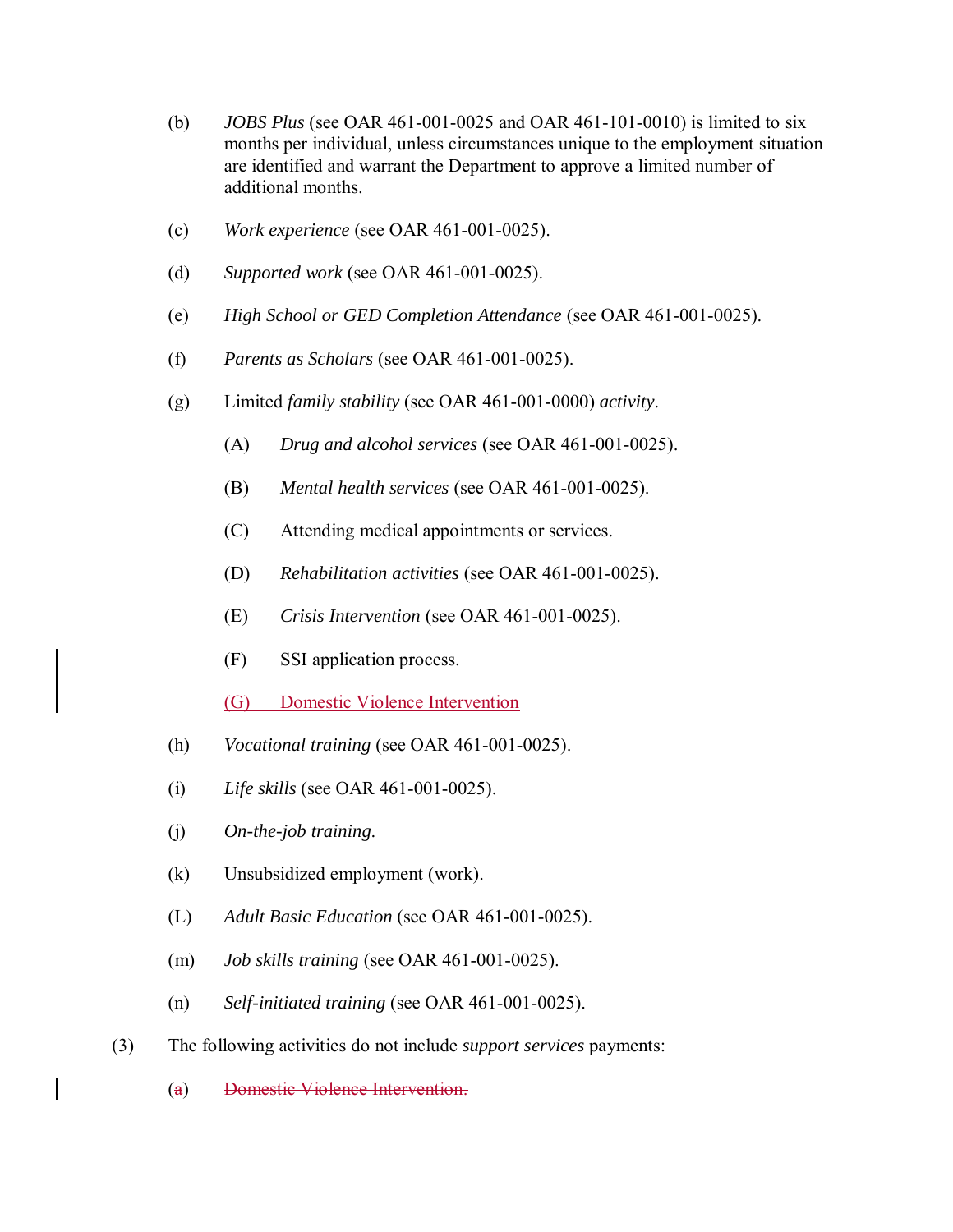- $(\frac{ba}{2})$  Family Support & Connections.
- (cb) *Microenterprise* (see OAR 461-001-0000).
- $(d_{\mathcal{C}})$  Post-TANF.
- (ed) *Program entry* (see OAR 461-001-0025).
- (4) Participation in an *activity* is based on whether an individual is Job Ready, Near Job Ready, Not Job Ready, or a *teen parent*.
	- (a) Job Ready means the individual has no *barrier* (see OAR 461-001-0025) or current barriers do not impact participation or employment. In addition, the individual has all of the following:
		- (A) Prior stable work history, either paid or unpaid.
		- (B) Had not voluntarily quit or been dismissed from his or her *most recent employment* (see OAR 461-135-0070) without *good cause* (see OAR 461- 135-0070).
		- (C) Reliable or available transportation.
		- (D) No outstanding legal issues that would impact or prevent employment.
		- (E) Access to reliable child care within *support services* limits, or does not need help to pay for child care, or does not need child care.
	- (b) Near Job Ready means the individual has minimal barriers to participation or employment and the individual is addressing the barriers. In addition, the individual has all of the following:
		- (A) Limited or no work history, either paid or unpaid.
		- (B) Reliable or available transportation.
		- (C) No outstanding legal issues that would impact or prevent employment, or such legal issues are identified and are being addressed.
		- (D) Access to reliable child care within *support services* limits, or does not need help to pay for child care, or does not need child care.
	- (c) Not Job Ready means the individual has one or more barriers to participation or employment or is in crisis, and the individual is not addressing the barriers. For example, the individual has one or more of the following: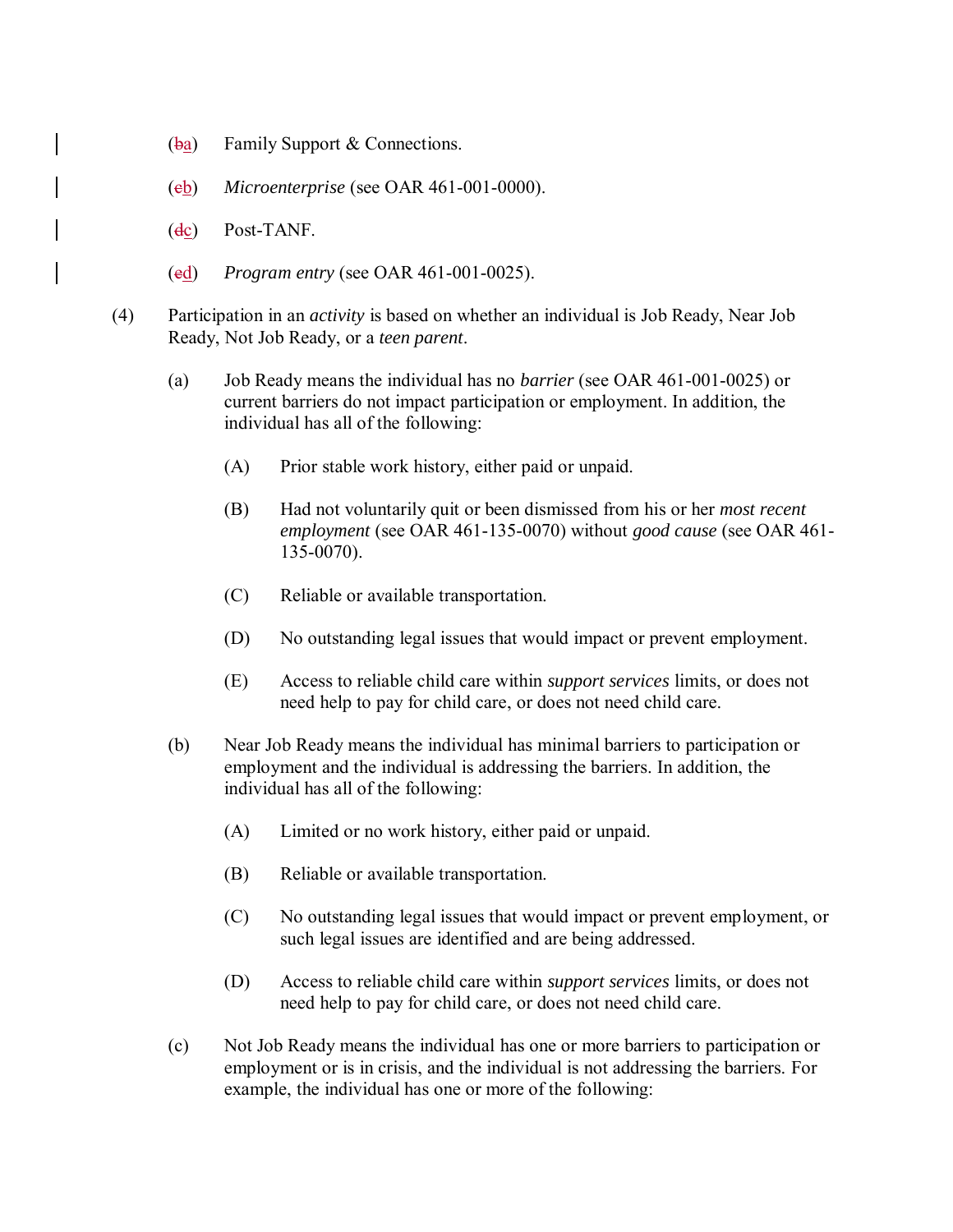- (A) Lack of stable housing that is preventing participation in an *activity* or employment.
- (B) *Domestic violence* (see OAR 461-001-0000), mental health, or alcohol and drug issues, and the individual is not addressing the issue.
- (C) Medical issues that prevent participation in an *activity* or employment.
- (D) Outstanding legal issues that would impact or prevent employment.
- (E) Literacy issues that impact the ability for the individual to participate in an *activity* or obtain employment.
- (F) Other *family stability* issues that need to be addressed.
- (5) In approving JOBS program *support services* payments, the Department must consider lower cost alternatives. This rule is not intended to supplant Department funding with other funding that is available in the community. The expectation of the Department is that case managers and clients work collaboratively to seek resources that are reasonably available to the client in order to participate in activities.
- (6) Payments for *support services* are only provided when:
	- (a) Necessary to participate in activities in a signed *case plan*;
	- (b) Authorized in advance; and
	- (c) All other provisions of this rule are met.
- (7) Payments for *support services* are subject to the following limitations:
	- (a) Child Care. Payments for child care may be authorized, as limited by OAR 461- 160-0040, if necessary to enable Job Ready or Near Job Ready individuals or teen parents to participate in an approved JOBS program *activity* specified in the individual's *case plan*, including a Not Job Ready individual approved by the district to complete a *family stability activity*. If authorized, payment for child care is:
		- (A) The lesser of the actual rate charged by the care provider and the rate established in OAR 461-155-0150. The Department rate for children in care less than 158 hours in a month is limited by OAR 461-155-0150.
		- (B) The minimum hours necessary, including meal and commute time, for the individual to participate in an approved JOBS program *activity*.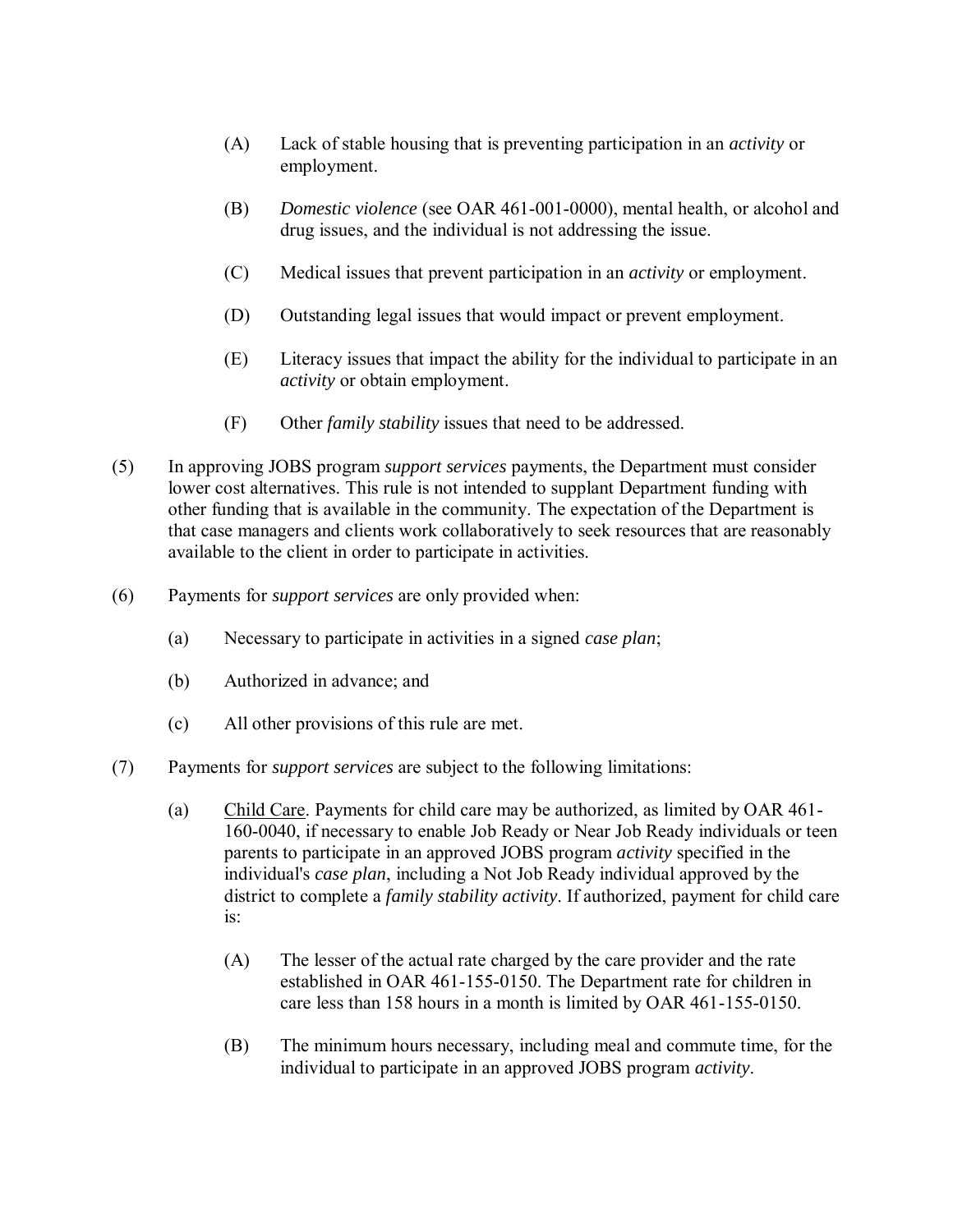- (b) Transportation. The Department may provide payments for a Job Ready or Near Job Ready individual or *teen parent* for transportation costs incurred in travel to and from an approved JOBS program *activity* or a Not Job Ready individual approved by the district to complete a *family stability activity*. Payment is made only for the cost of public transportation or the cost of fuel. Payments are subject to the following considerations:
	- (A) Payment for public transportation is a priority over payment for a privately owned vehicle.
	- (B) Payment for fuel costs for a privately-owned vehicle is provided if the client or individual providing the transportation reports having a valid driver's license and vehicle insurance and either of the following is true:
		- (i) No public transportation is available or the client is unable to use public transportation because of a verifiable medical condition or disability for which no accommodation is available.
		- (ii) Public transportation is available but is more costly than the cost of fuel.
- (c) Housing and Utilities. Payments for housing and utilities are not allowed with the exception of payments necessary to obtain or maintain safe stable housing for any participant(s) experiencing or at risk of domestic violence. Total payments for a *benefit group* (see OAR 461-110-0750) may not exceed \$800.00 during a 90--day period. $\pm$
- (d) Other Payments. When the need is identified by the district and no other sources are available, the Department may provide other payments needed --
	- (A) To look for work.
	- (B) To accept a job offer.
	- (C) To attain a high school diploma or GED.
	- (D) For books and supplies to complete a district-approved *vocational training*.
	- (E) Other payments with manager approval that are not otherwise restricted by rule.
- (e) None of the following payments are allowed:
	- (A) Non-essential items.